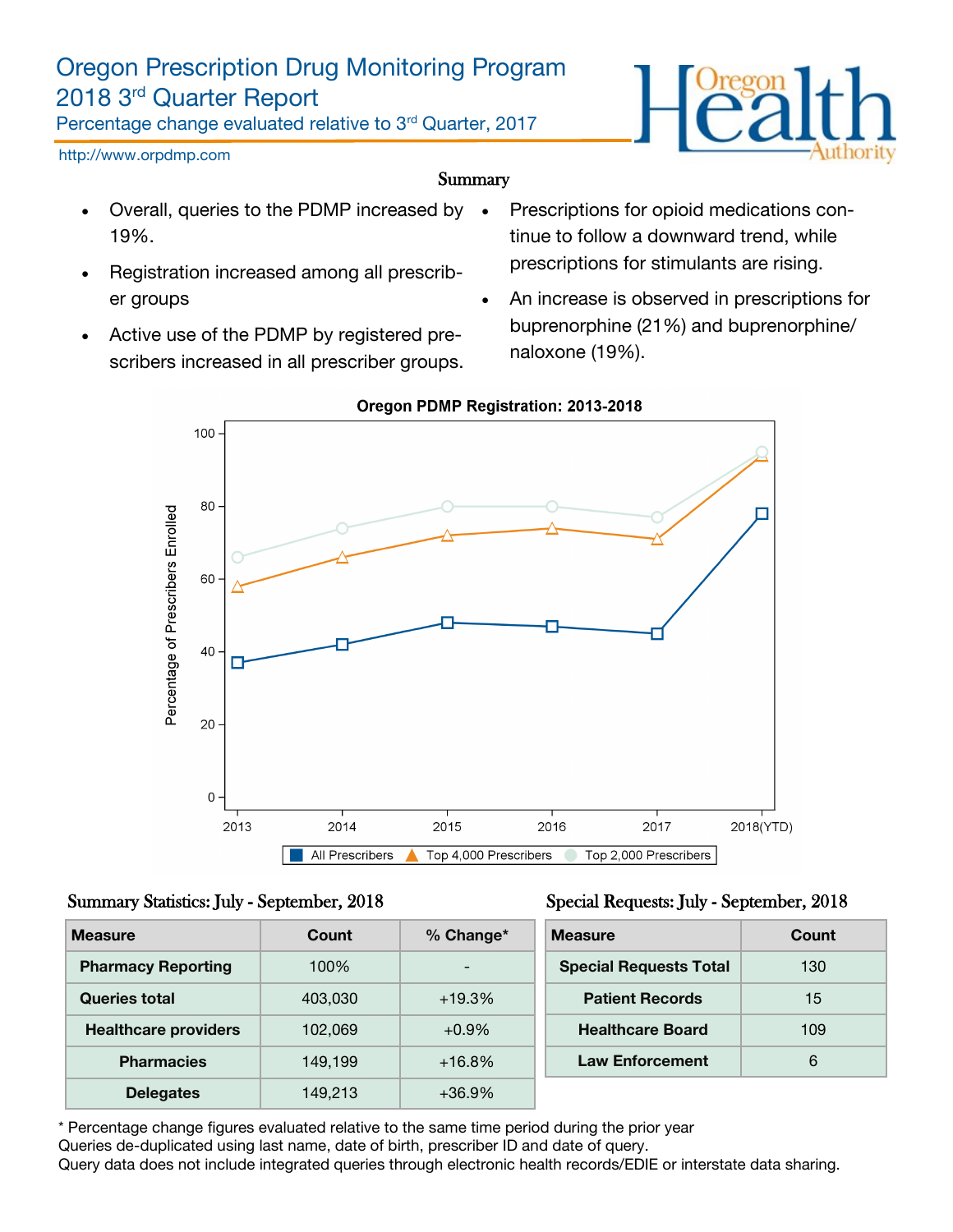



http://www.orpdmp.com

### PDMP Enrollment and System Use: July - September, 2018

|                           | <b>Prescribers</b> | <b>Enrolled</b> | Queried        |
|---------------------------|--------------------|-----------------|----------------|
| <b>All Prescribers</b>    | 17,474             | 13,698 / 78.4 % | 5,284 / 38.6 % |
| <b>Top 4K Prescribers</b> | 4.000              | 3,740 / 93.5 %  | 2,331 / 62.3 % |
| <b>Top 2K Prescribers</b> | 2,000              | 1,898 / 94.9 %  | 1,335 / 70.3 % |

- During the 3rd quarter there were 17,474 prescribers who wrote prescriptions for controlled substances in Oregon.
- Registration for the system has increased among all prescribers and especially among frequent prescribers.
- Use of the PDMP by enrolled prescribers remains relatively steady despite the influx of new registrants. In quarter three 38.6% of enrolled prescribers queried the system. This was down slightly from 40.6% at the close of quarter two. The deadline for mandatory registration was July 1st. Many new registrants enrolled to comply with the mandate. Some of these new registrants are infrequent prescribers that may not use the system.

| <b>Discipline</b> | <b>Total User</b> | % Change* | <b>Active</b> ± Users | $%$ Change* | <b>Average Queries</b> |
|-------------------|-------------------|-----------|-----------------------|-------------|------------------------|
| <b>MD/PA/DO</b>   | 14,954            | $+130.8%$ | 3,153                 | $+40.1%$    | 28                     |
| <b>Delegates</b>  | 4,010             | $+14.9%$  | 2,294                 | $+146.4%$   | 78                     |
| <b>RPh</b>        | 3,057             | $+3.2\%$  | 1,908                 | $+5.6\%$    | 92                     |
| <b>NP/CNS-PP</b>  | 2,974             | $+78.8%$  | 1,058                 | $+38.3%$    | 33                     |
| <b>DDS/DMD</b>    | 2,297             | $+92.9%$  | 502                   | $+49.4%$    | 8                      |
| <b>ND</b>         | 495               | $+56.6%$  | 154                   | $+28.3%$    | 14                     |

## PDMP Query by User Group: July - September 2018

- PDMP registration has increased among all prescriber groups, pharmacists and delegates.
- The number of registered users actively using the PDMP increased relative to the same quarter last year. Prescriber delegates are leading this increase, but it is apparent across all prescriber types and, to a lesser extent, among pharmacists.
- \* Percentage change figures evaluated relative to the same time period during the prior year ± Users that have submitted a query this quarter

Queries de-duplicated using last name, date of birth, prescriber ID and date of query

Query data does not include integrated queries through electronic health records/EDIE or interstate data sharing.